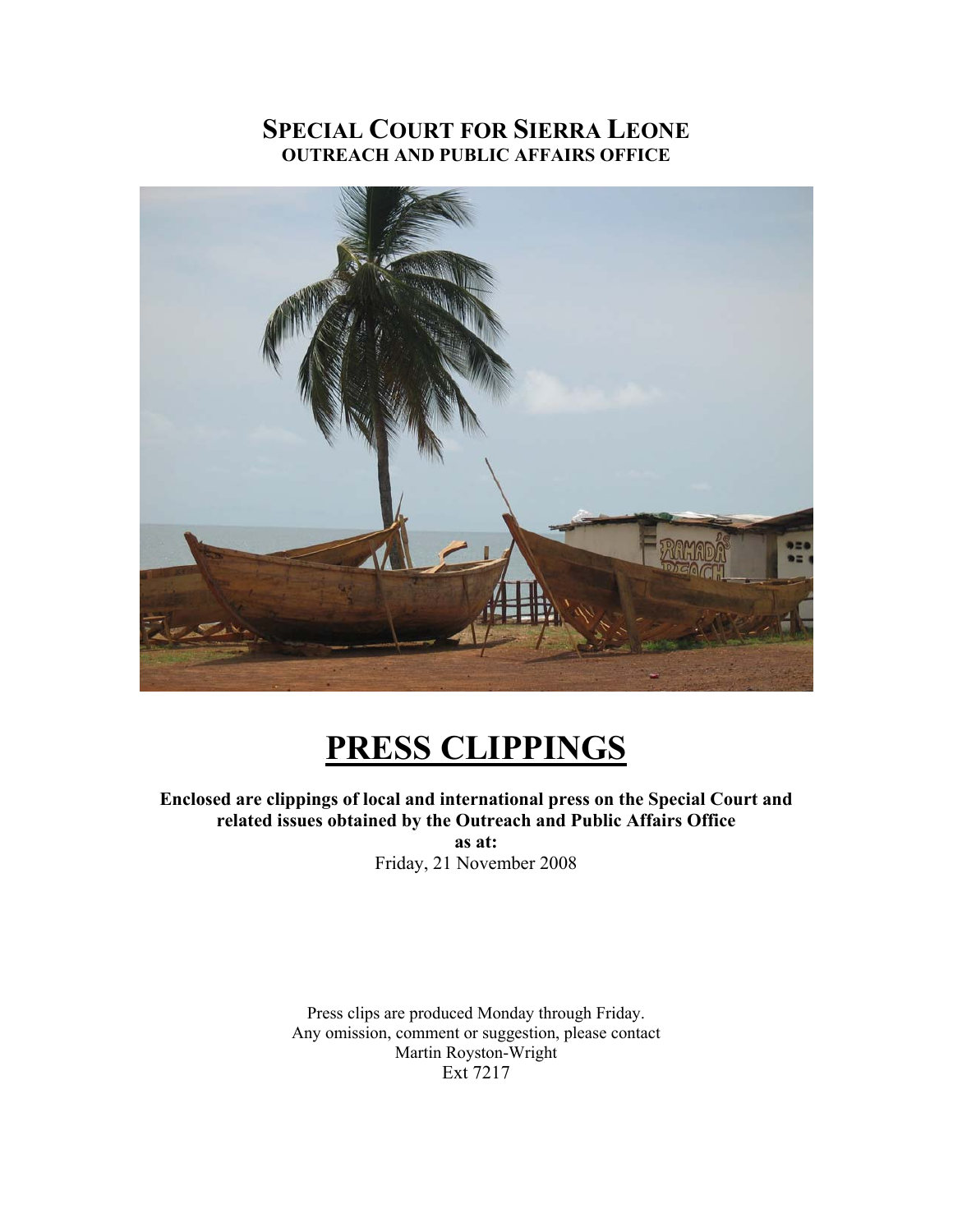| Pages 3-7    |
|--------------|
| Pages $8-10$ |
| Pages 11-13  |
| Pages 14-15  |
| Pages 16-17  |
| Pages 18-20  |
|              |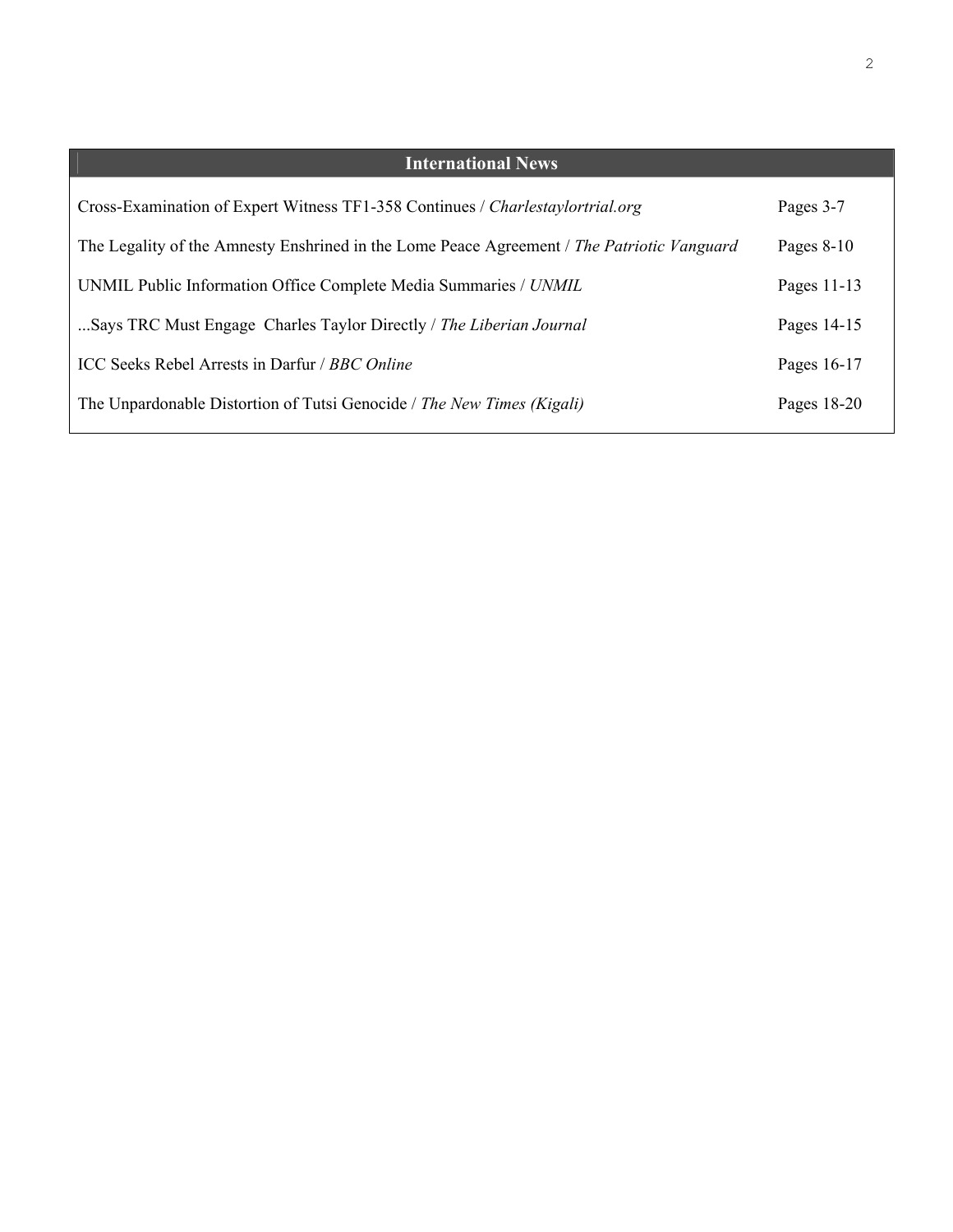## Charlestaylortrial.org

Thursday, 20 November 2008

#### **Afternoon Session: Cross-Examination of Expert Witness TF1-358 Continues**

3:00pm: Court resumed in open session and defence counsel for Charles Taylor Mr. Terry Munyard continued his cross-examination of Expert Witness TF1-358. Mr. Munyard focussed his crossexamination of the witness on issues relating to his previous statements to the prosecution and the photographs he identified in court. Counsel sought to determine those statements made by the witness to the prosecution and medical records of patients for whom he provided medical care, which were not disclosed.

Counsel first determined that the witness did not have a copy of his statement made to the prosecution and he offered to provide copies for reference by the witness. Counsel refered to the statement made by the witness to prosecution investigators on April 22 2004. The witness could not remember the names of the individuals who obtained the statement from him. Counsel asked the witness whether he made any statements prior to the April 22 2004 statements but the witness said that he could not recall. Counsel referenced certain portions of the statement in which questions were asked suggesting that the witness had made a prior statement to the April 22 2004 statement. The witness agreed with counsel that certain questions asked in that statement suggesteed that he had made a prior statement but he could not tell the date that the first statement was obtained.

When asked about how he was approached by the prosecution, the witness explained that sometime in 2004, on a date that he cannot remember, Special Court officials approached him at his hospital and asked for medical records of patients he had treated during the conflict from 1997 onwards.The witness said that he gave them the records that were in his possession, mainly photographs that he has already identified in court. He said that he did not give them any medical records. He said that the written medical records had disappeared, probably some were given to an International Medical NGO that he worked with during the conflict. On the remaining written records, the witness said that he could not find them. He said that they probably disappeared when he was transferring from his Institution No. 2 to Institution No. 3. The witness became a little confused at some point as to whether he gave the medical reports to the medical NGO or whether he gave them to Special Court personel. The witness agreed with counsel that a written record could have been the best form of record keeping on patients whom he treated within this period.

Counsel referenced part of the witness's April 22, 2004 statement in which he was asked by prosecution investigators about the medical records and he said that he had given them to the Special Court before. He further said in the statement that the court officials should have photocopies of the said records. When asked whether they returned the copies to him, he said possibly so. He said that he misplaced the records when moving from Institution 2 to Institution 3. He then said that he had forgotten that he gave the records to the OTP. He again said that he did not give the records to the OTP but to a lady from the Special Court, without determining whether she was from prosecution. He said that a lady from the Special Court came to her at different times and asked for individual records of the patients. Counsel asked the witness to tell the court who the lady was and the grounds on which he could have given her medical records of patients. The witness responded that the lady identified herself as an official of the Special Court. He said that she had enough documentation on behalf of the Special Court investigative branch. He said that he might guess that she was from the prosecutor's office.

Counsel referenced witness's statement that his patients told him some of the rebels who attacked them had Liberian accents. Counsel sought to establish that the witness did not say so in his statement made in 2004. He asked the witness to tell the court why he only said so in later statements and not in his 2004 statement. The witness responded that in 2004, they did not ask him about that. Counsel further stated that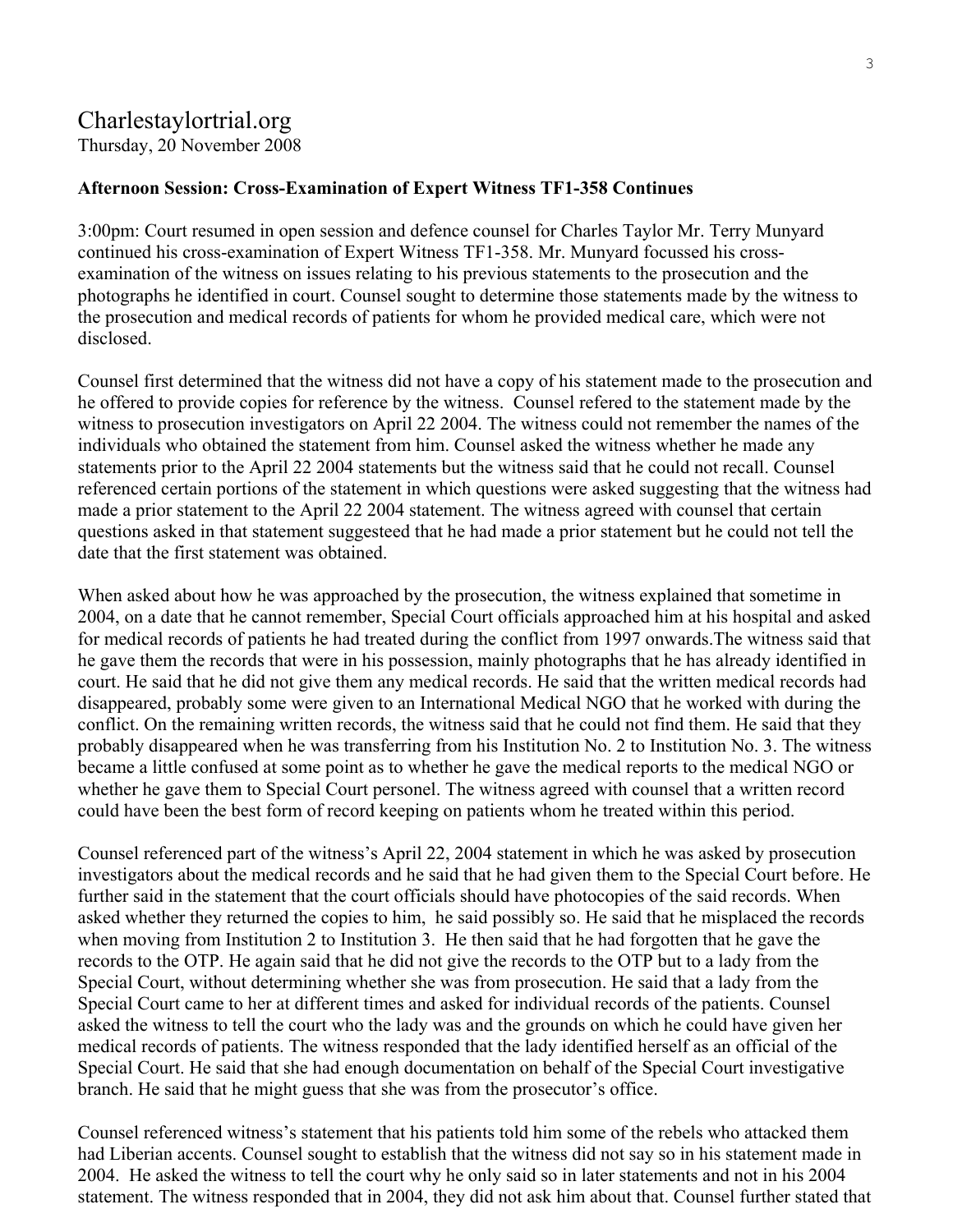in his later statement, he was also not asked about that but he volunteered the information. Counsel asked the witness to tell the court when he knew he would testify against Mr. Taylor. The witness said that he cannot recall when exactly he was told. He, however, confirmed that trials were already taking place at the Special Court when he was interviewed but they did not tell him against whom he will testify. Counsel asked the witness whether he liked the Late Hinga Norman, former Coordinator of the CDF and whether he supported Mr. Norman's positions on the war. The witness said that while he met Mr. Norman once, he had no special relationship with him but agreed with some of his positions on the war. The witness said that while obtaining statements from him, at some point, they told him he would be an expert witness and it was later confirmed to him that it will be in the Taylor trial. Counsel asked that the witness be showen his statements made on the 17, 18 and 19 May 2007 but it was already time for the court to adjourn for the day.

#### **Court adjourned.**

## **Mid-Morning Session: Prosecution Completes Examination of Witness TF1-358; Defence Begins Cross-Examination of Witness**

12:00pm: Prosecution counsel Mohamed Bangura completed the examination of Expert Witness TF1-358 and defence counsel Terry Munyard commenced cross-examination of the witness.

#### **Examination Continues**

Witness TF1-358 continued the identification of various photographs and prosecution counsel Mohamed Bangura asked that said photographs be admitted into evidence.

Counsel first asked that the witness be shown photograph No. 54. The witness said that the photograph was given to him by the former minister of information and it showed injured people being carried manually and some in push carts. The witness said that some of the injured people brought to his institution were carried in like manner.

The next photograph that was shown was taken by the witness himself in January 1999. The photo showed the interior of a burnt building which the witness said was institution No. 1. He said that the building was destroyed when an announcement was made that all injured persons should go to institution No. 2 for medical treatment.

The witness identified photograph No. 68. He said the photograph was taken by himself showing the exterior of burnt institution No. 1.

Prosecution counsel stated that those were all the photographs he had for identification. Cousel then drew the witness's attention to a previous photograph which he said was an 8 months old baby whose hand was amputated and was treated by the witness. The witness said that he treated other babies of the same age as the one in the photo. He recalled the story of a baby that was brought to him in 1998 whose right eye was permanently opened due to injuries sustained. He said that according to what he was told, the baby was the only survivor of a massacre in a house. He said the baby was rescued by two gentlement who said they discovered the baby sucking the breast of a dead young woman. The baby, they said was lying in dried blood.

The witness said that in his entire career as a medical practitioner, he never saw or envisaged seeing such influx of patients with such gruesome medical conditions. He said that since he treated those patients, he has never been confronted with same circumstance.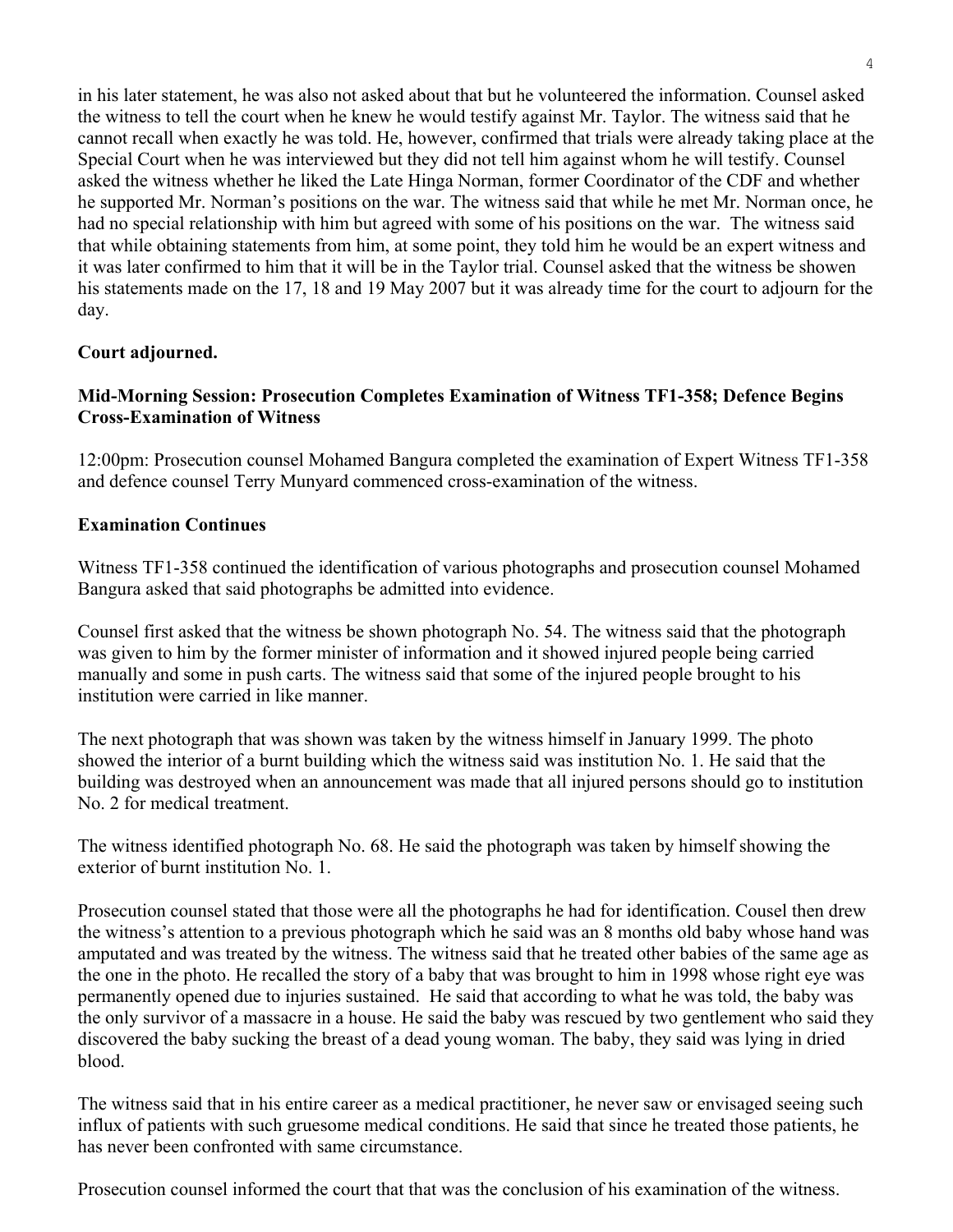#### **Cross Examination by Mr. Terry Munyard**

At the commencement of the cross-examination, defence counsel for Charles Taylor Mr. Terry Munyard informed the witness that he had several questions and he did not want the witness to misconstrue them as being a disregard for his career and experience or for the humanitarian work he did during the conflict in Sierra Leone.

Counsel said that he had several questions about the photographs that had been identified by the witness. Counsel referenced the photographs that were given to the witness by the former minister of information to be used on his trip to the USA in 1999. He asked the witness whether he returned them to the minister when he went back to Sierra Leone. The witness said that he did not give them back to the minister but kept them for himself. He said that he kept the photographs in his office and that they are still in his possession in Sierra Leone. He said that the photographs had writings at the back.

The witness said that he first made a statement to the Office of the Prosecution (OTP) in 2004. The witness said that he cannot say whether the prosecution investigators made an index of the photos but he said that they noted what he told them about the photographs. He said that the investigators were Sierra Leoneans and they could identify certain areas in the photographs. Counsel called the names of two persons from the OTP who the witness agreed were not Sierra Leoneans. Counsel asked the witness whether he told the prosecution investigators that the photographs given to him by the minister were taken by the minister himself. The witness responded that they might have misquoted him but that he did not tell them that the photographs were taken by the minister himself.

Counsel referenced a lady from Germany who appears in two of the photographs identified by the witness. Counsel asked whether the lady worked with the witness. The witness responded that she was an auxialliary dentist who was in Sierra Leone on a humanitarian mission. He said that the lady did not render any medical assistance to victims.

Counsel referenced Photograph No. 27 which the witness said was a photograph of victims from the northern part of Sierra Leone and who the witness said he was told were amputated in early 1998. Counsel asked the witness whether it is possible that those injuries took place in late 1997. The witness responded that based on his assessment of the injuries, it was possible for those injuries to have taken place in late 1997. On the issue of writings on the back of photographs given to him by the minister, counsel asked the witness whether the writings were "rebels burnt by civilians." The witness responded that he cannot remember. He said that during the first three weeks of the January invasion of Freetown, there were large chunks of cases to be treated but they reduced as time went on. He said that when the case loads reduced, he had time to take photographs of patients and buildings in order to keep records. Counsel presented two photographs to the witness which seemed to be the same but taken from different angles. The witness responded that the photographs were different from each other. Counsel asked the witness whether because of mind tricks, it is possible that he now sees more dead bodies in his mind than he saw ten years ago. The witness said that no mind tricks have affected him over these years. He said that he visited the mortuary site on different days and as those days went by, people took away the dead bodies and so they kept reducing.

#### **Christmas Visit to the Amputee Camp**

The witness earlier said that he visited the amputee camp with gifts for his patients in 1998. Counsel asked the witness whether it is possible the visit was made in 1999. The witness disagreed with counsel. He said that there were different situations in 1998 and 1999 because those patients from the provinces were treated in 1998 and that in 1999, there were completely different circumstances. The witness said he has doubts whether the same children he visited in 1998 were still at the amputee camp in late 1999. He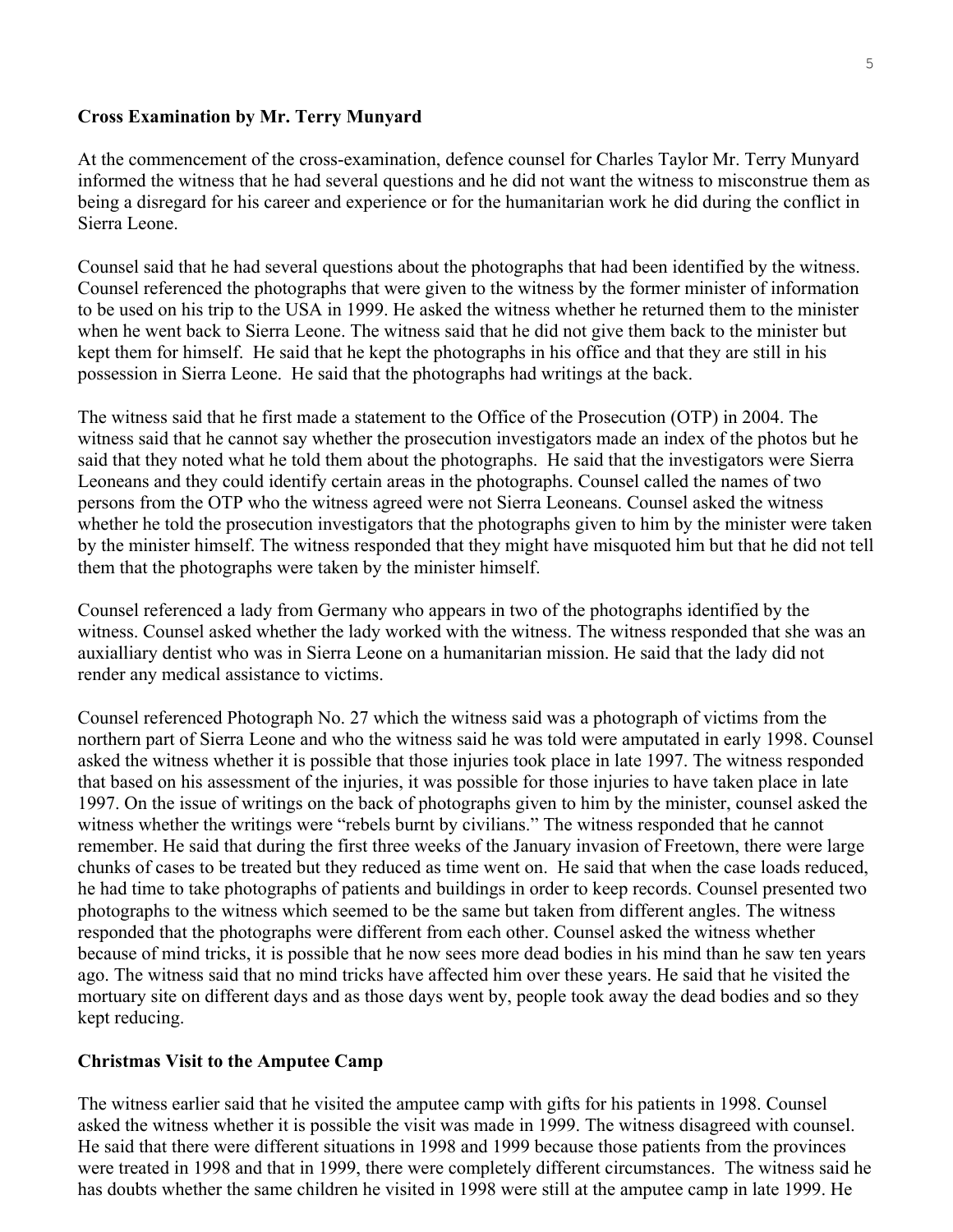said that the amputee camp was closed down three years ago. Counsel also referenced notes that photographs 44, 45 and 46 were taken in 1999. The witness responded that it could have been an error.

Reference photograph 44, which showed an 8 months old toddler, counsel asked the witness whether he had said the unidentified man in the same photo was his patient instead of the todller. The witness said he had not said so. Counsel asked whether if it is true that the lady whose eyes were plucked out was treated and handed back to her relatives. The witness agreed with counsel. On the baby who was discovered sucking the breast of a dead woman, counsel asked whether the witness had said that the baby was accompanied by her father or that some people came and said they were related to the child's parents. The witness responded that the relatives were all killed when the father was away and that he was later discovered. He said he did not say that the baby was accompanied by his father.

#### **Meetings with the Prosecution**

Counsel asked the witness abour various meetings that he has had with the OTP. The witness said that he has had several meetings with them but cant say the sequence in which the meetings took place. Counsel asked the witness about his last meeting with OTP on Tuesday of this week. The witness said that he did meet with OTP and that he made some clarifications and amplifications to his statements. The witness said that he cant recall if any notes were taken on Tuesday because he was so tired after the long flight to The Hague. He said that in the Tuesday meeting, he made clarificatiosn to dates and some other issues in the statements. Counsel asked the witness whether he told prosecutors anything that was not disclosed in previous statements. The witness said no. Counsel asked him to tell the court the things that he said he had clarified or amplified. The witness responded that he cannot remember but that any clarifications made were very minor. When asked whether he was given a copy of his statement, the witness said yes he did. Counsel asked about the originals of photographs and the witness said that no one told him to bring the originals to The Hague. He said that he, however, thought of bringing them but that he forgot.

Court adjourned for lunch break.

## **Morning Session: Examination of Witness TF1-358 Continues**

10:00am: Court resumed in open session and prosecution counsel Mr. Mohamed Bangura continued the examination of Expert Witness TF1-358.

Mr. Bangura spent the whole of the morning session showing photographs to the witness for identification and admission into evidence by the court.

Counsel first asked that the witness be shown Photograph No. 8. The photograph, which the witness said was taken by himself showed a makeshift shed with dying patients. He then identified Photograph No. 9, which he said was taken by himself showing a burnt out building of Institution No. 1.

The witness identified Photographa No. 11 with two photographs which showed one taken by the witness of a bilaterally amputated patient and the second one taken by the witness's assistant on his instruction.

Photographa No. 11 was taken by the witness in 1998 at Institution No. 2 showing young female and male children who were both fire-burn victims of rebel attrocities.

The next photograph was taken by the witness in January 1999 at Institution No. 2. It showed victims of the January 1999 invasion of Freetown upon whom the witness had done surgeries.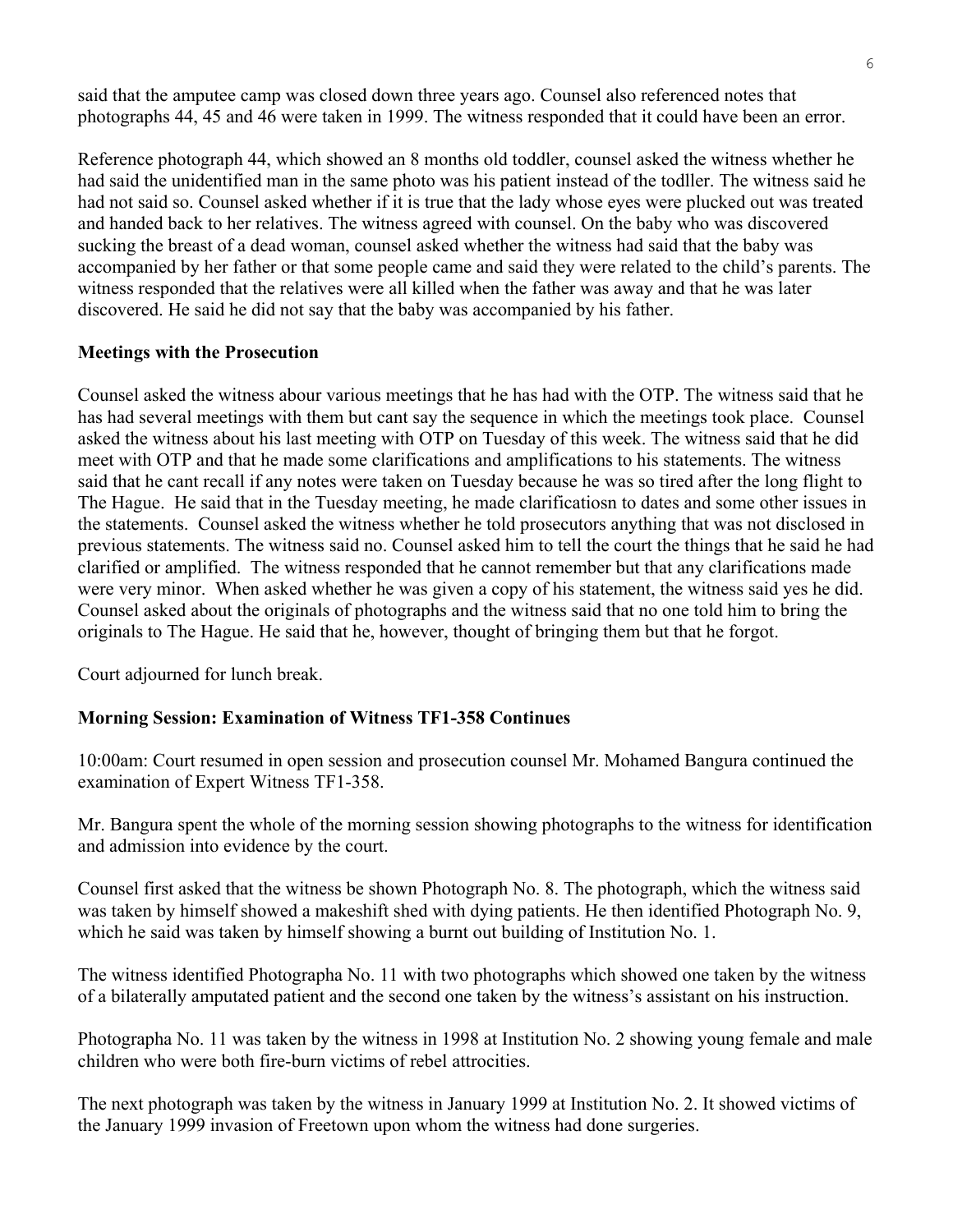Photograph No. 20 was taken by the witness in mid-1998 at Institution No. 2 and it showed a 12 year old boy who was thrown into a fire by rebel forces. He said that boy had 2 to 3 degree burns and was badly malnourished.

Next photograph was taken by the witness at Institution No. 2 in mid-1998 and it showed a young boy who was amputated by rebels in the north of Sierra Leone.

Photograph No. 21 was taken by the witness and it showed a young farmer who was amputated by rebel forces in the north of Sierra Leone.

Photograph No. 26 was taken by the witness in mid-1998 at Institution No. 2 and it showed four persons– a male adult, a young man and two females amputated by rebel forces. The two women were from the east of the country while the elderly man was from the north.

Photograph No. 27 was taken by the witness in mid-1998 at Institution No. 2 and it showed three child victims standing with a lady who had been depicted in previous photographs.

Photograph No. 31 was given to the witness by the former Minister of Information and it showed rebels who were caught and were dealt with by civilians. It was taken in january 1999.

The next photgraph showed a set of photos on one page. The witness took two of the photos while the other two were given to him by the former minister of information.

The witness identified several other photographs, some of which were taken by himself and some taken by the former minister of information. Some of the photographs showed buildings such as police stations, banks, etc which were destroyed during the January 1999 invasion of Freetown and some showed dead bodies of civilians in front of the Cannaught Hospital in Freetown. He further identified several other photographs taken by himself when he took Christmas gifts to amputees at the amputee camp in Freetown. He said that some of the amputees were his previous patients when they were wounded by rebel forces.

In Photograph No. 51, the witness identified a lady at Institution No. 2. He said that the lady had been gang raped by seven rebels in the central part of Freetown during the January 1999 invasion of Freetown and her eyes were plucked out so that she could not identify her victims. He said that the lady was a suckling mother who had gone out to find food to eat. He said he provided medical attention for the witness but since she was also mentally unstable, he had to provide counselling services for her.

Court adjounred for mid-morning break.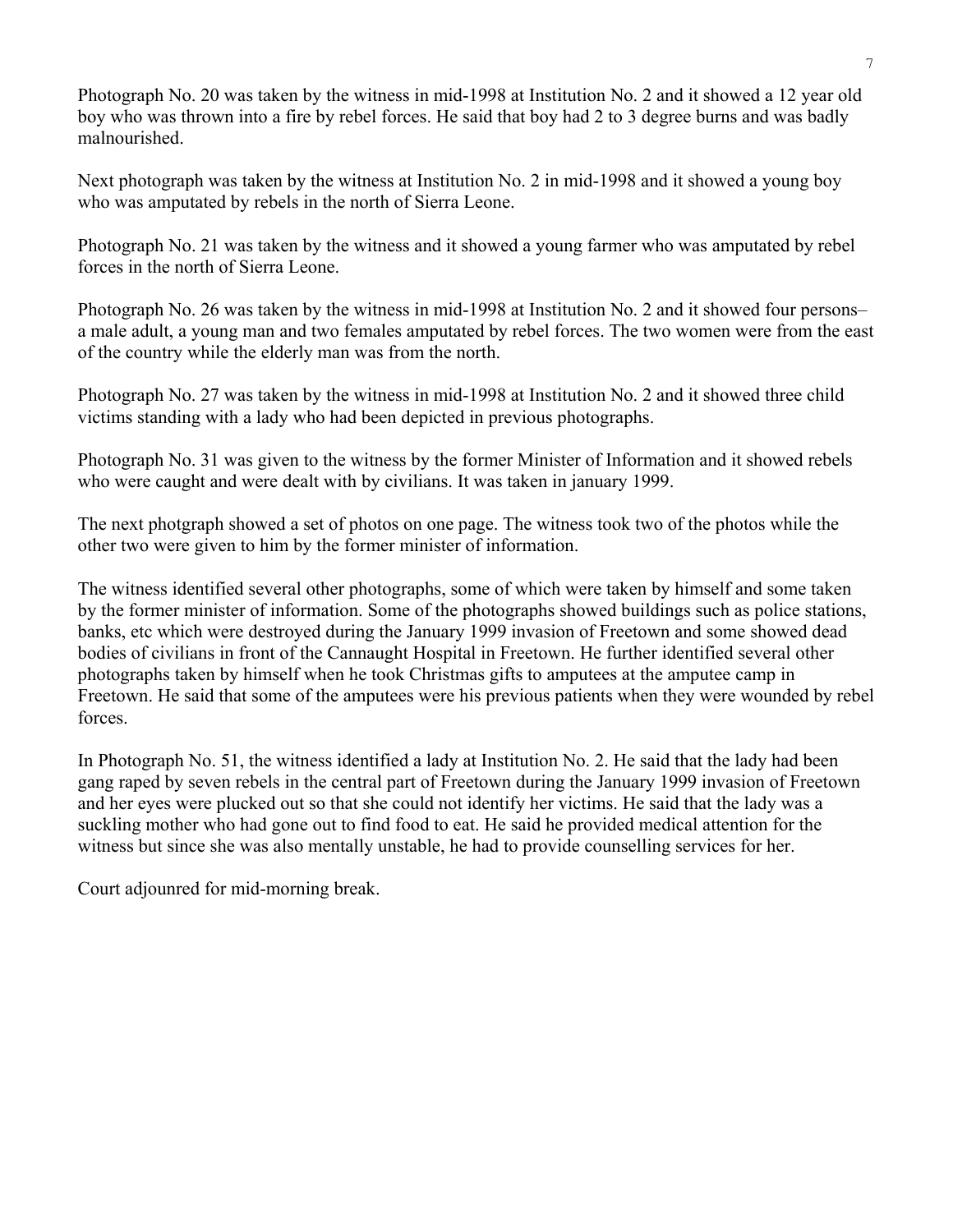# The Patriotic Vanguard

Thursday 20 November 2008

#### **The legality of the amnesty enshrined in the Lome Peace Agreement**

By Mohamed Kunowah-Tinu Kiellow, The Netherlands.

On the 7th of July 1999 the government of Sierra Leone, in a dire need for peace in Sierra Leone, signed a peace treaty with the RUF at Lomé in Togo. A peace agreement that would bring a halt to the bloodletting war that had eaten into the political, social and economic fabric of the society of Sierra Leone. Resolution 1260 of 20 August 1999 welcomed the signing of the above-mentioned Lomé Peace accord, which was meant to put an end to almost ten years of fighting in Sierra Leone, and commended the government for its courageous efforts to achieve peace through legislative and other means already taken towards the implementation of the Lomé Peace Agreement.

A year later the permanent representative of Sierra Leone to the UN wrote a letter to the president of the Security Council advocating for a special court for Sierra Leone to try members of the RUF. On August 14, 2000 the UN Security Council at its 4185th meeting in New York adopted Resolution 1315(2000) that mandated for the setting up of a Special Court in Sierra Leone. The Secretary General was asked to negotiate an agreement with the government of Sierra Leone to create an independent Special Court consistent with this resolution. On January 16, the government of Sierra Leone officially signed the establishment of a United Nations-sponsored special court to try those who bear the greatest responsibility for atrocities perpetrated during the civil war.

Resolution 1315 of 14 of August 2000 was in sharp contrast with the resolution on Sierra Leone passed by the council a year earlier. In this paper effort will be made to give an answer the key question: Is the setting up of the Special Court not in contravention of Lomé Peace Agreement?

Article 1 of the Statute stipulates the court's temporal and personal jurisdiction: the Court shall have jurisdiction over those persons who bear the greatest responsibility for serious violations of international and humanitarian law committed in Sierra Leone since 30 November 1996(the time of signing the first peace treaty between the rebels and the government: the Abidjan Agreement).

The jurisdiction ratione temporae runs from 30 November 1996, the date of an earlier ceasefire - the Abidjan Accord - that also provided for an amnesty.

Articles 2 and 5 of the Statute deal with jurisdiction ratione materiae, and cover three sets of crimes: crimes against humanity; violations of law applicable in internal armed conflicts and certain crimes under Sierra Leonean law. Generally speaking, the Special Court has personal jurisdiction (Ratione Personae) over persons most responsible for serious violations of international humanitarian law and Sierra Leonean law committed in Sierra Leone since 30th November 1996.

In order to appease the rebels, concessions were made to the rebels. One of the most important concessions was a blanket amnesty to all rebels. Article IX of the Lomé Agreement made this broad concession. At the signing of the Lomé Agreement in July, 1999 it was widely accepted by the UN, the government of Sierra Leone and the governments of other countries involved that the price of peace was complete impunity for all those who had committed serious violations of international humanitarian law. In the Peace Agreement no means of judicial accountability was provided for to try the violators of international and national laws. The only means of non-judicial accountability provided was the Truth and Reconciliation Commission. The RUF would have refused to sign the Agreement if the government had insisted on including in it a provision for judicial action against the RUF and had excluded the amnesty provision from the Agreement.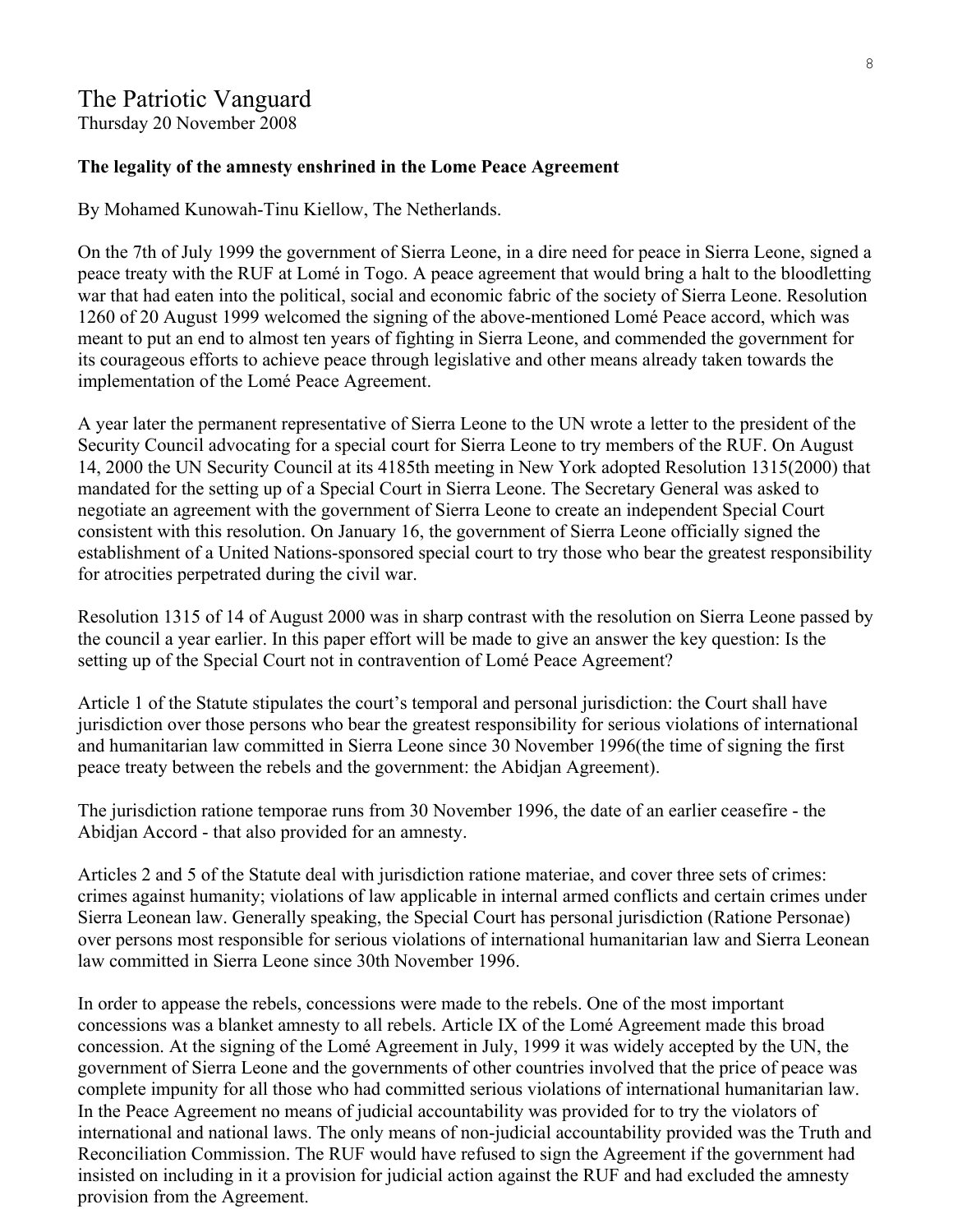However, it must be pointed out that at the signing of the Lomé Agreement, strong reservations were made against the Agreement by the UN Representative concerning its amnesty provisions. The sum total of the reservations relating to the amnesty provision was that the Agreement was concluded without prejudice to the right of the UN to take other appropriate action to address the issue of impunity in relation to gross violations of international humanitarian law, war crimes and crimes against humanity. The UN Special representative made it crystal clear at the signing ceremony that the amnesty clause "shall not apply to the international crimes of genocide, crimes against humanity, war crimes and other serious violations of international humanitarian law.

This standpoint of the UN Representative was later buttressed by a landmark decision made by the Appeals Chamber in The Prosecutor v. Morris Kallon and Brima Buzzy Kamara case. The Chamber reaffirmed that "an amnesty granted to any person falling within the jurisdiction of the Special Court in respect of the crimes referred to in articles 2 to 4 of the present Statute shall not be a bar to prosecution." Moreover, the grant of an amnesty for international crimes therefore is not only in breach of international law, "but is in breach of an obligation of a State towards the international community as a whole."

Furthermore, the RUF leadership had since the signing of the Accord reneged on that Agreement, and had resumed the atrocities, which have always had as their targets mainly civilians, including women and children. They still murdered and amputated them and used the women and children as sex slaves. They also abducted over 500 United Nations peacekeepers and seized arms, weapons and uniforms, and even killed some of the peacekeepers. All this took place in spite of both sides' commitment to adhere to the Agreement. This was a grave violation of the Agreement, which makes the amnesty provisions invalid and no longer applicable.

Moreover, the doubts about the applicability of the Lomé amnesty clause to serious crimes were removed by article 10 of the Statute of the Special Court for Sierra Leone, which provides that amnesty does not bar the prosecution of crimes contained in articles 2 and 4 of the Statute, namely crimes against humanity (art. 2), violations of article 3 common to the Geneva Conventions and Additional Protocol II (art. 3) and other serious violations of international humanitarian Law (art. 4).

Additionally, the amnesty granted by that Agreement was only in respect of violations of Sierra Leone domestic law before the 7th of July 1999, and not after that date. The amnesty is only valid as from the beginning of the war up to 7th July 1999. There was no amnesty for the violation of Sierra Leonean law committed after 7 July 1999.

Lastly, it must be noted that Article 6(5) of the Second Additional Protocol relating to the protection of victims of non-international armed conflicts requests authorities in power 'to endeavour to grant the broadest possible amnesty to persons who have participated in the armed conflict, or those deprived of their liberty for reasons related to the armed conflict, whether they are interned or detained". This provision, however, relates to the particular nature of armed conflicts within a state. It aims to assimilate combatants in such conflicts with those of international conflicts, who are usually not prosecuted for normal combating activities (unless they violate humanitarian law). Thus, the intention of this provision is not to grant immunity from prosecution for breaches of humanitarian law. The amnesty provisions in Lomé Accord are therefore illegal because the atrocities committed by the RUF happened during noncombatant activities. Besides, the crimes were committed against civilians who were no combatants.

#### Conclusion

The Special Court was cut out in order to try those most responsible for the commission of international crimes and crimes under Sierra Leonean Law on the territory of Sierra Leone. The Court has personal jurisdiction-persons who bear the greatest responsibility or the serious violations of international humanitarian law, temporal jurisdiction-crimes committed since 30 November 1996-, and ratione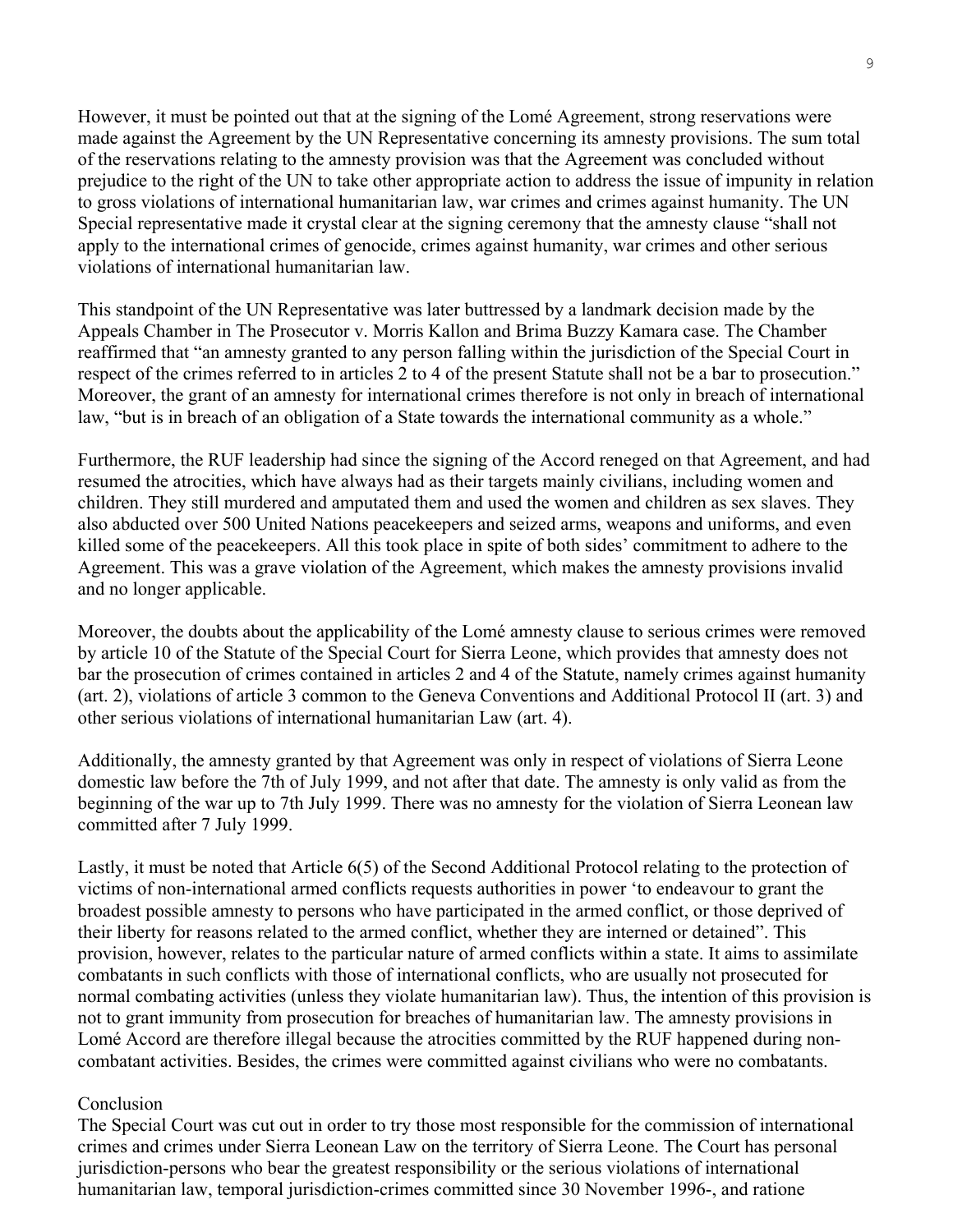materiae-crimes against humanity; violations of the law applicable in internal conflicts; and certain crimes under Sierra Leonean law. The Special Court was preceded by the Lomé Peace Accord, which grant blanket amnesty to the rebels.

From the onset of the peace treaty, the UN had constantly maintained the position that the amnesty granted to the rebels was not applicable to international crimes. Moreover, the amnesty granted by the Accord was only in respect of violations of Sierra Leone domestic law before 7 July 1999. Thus the Court does not have jurisdiction over national crimes committed between 30th November 1996 and 7th July 1999. But it has jurisdiction over crimes under national law committed after this date. In addition, the RUF violated the peace deal, which made the amnesty provision inapplicable. Most importantly, the Lomé peace is illegal because it is contravention of Geneva Conventions, which provide no amnesty to violators of international humanitarian law.

It is at this stage very clear that the setting up of the Special Court is not in violation of the Lomé Peace Accord and the amnesty accorded by it. Therefore the amnesty granted to the RUF could not act as impediments to trial of people "most responsible for serious violations of international humanitarian law on the territory of Sierra Leone. However, the amnesty granted in respect of crimes committed under Sierra Leonean law between 30th November 1996 and 7 July 1999 can block trial of the war criminals.

#### **About the author:**

The author holds a combined LLM in International Law and Criminal Law, a certificate in French Language and Culture, a certificate in Criminology from Utrecht University, The Netherlands. He also holds a Postgraduate Associate certificate in Law from the University of East London. He works as a Project Legal Adviser.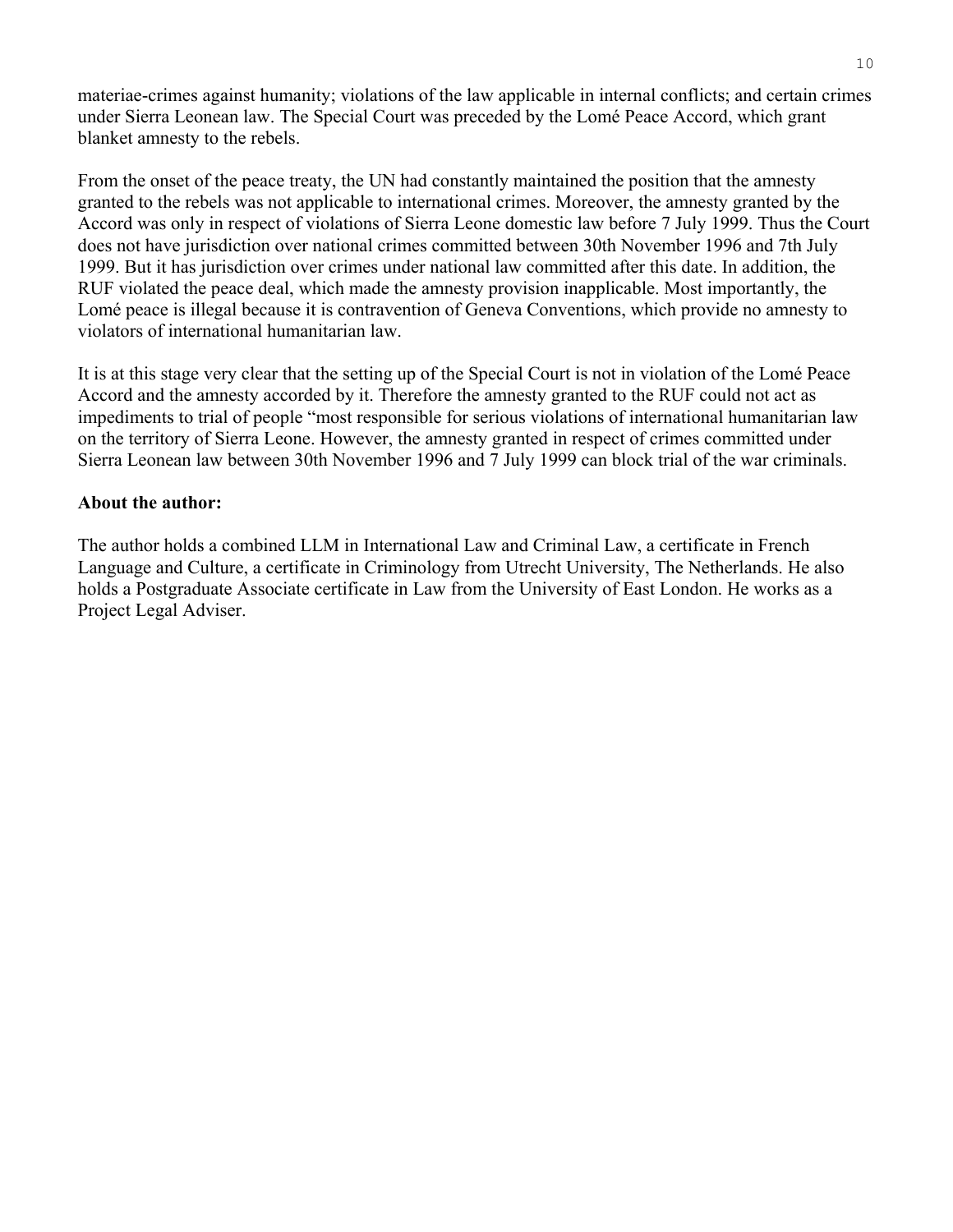

United Nations Mission in Liberia (UNMIL)

## **UNMIL Public Information Office Complete Media Summaries 20 November 2008**

*[The media summaries and press clips do not necessarily represent the views of UNMIL.]*

## **Newspaper Summary**

#### **Armed Robbers Attack Firestone Worker**

(The Inquirer, The Monitor, The Informer)

- Armed robbers have attacked and wounded an employee of Firestone Liberia.
- The incident occurred at his residence in the Fish Creek Community in Harbel, Margibi County.
- Mr. Samuel Jones said at about 1:30 Wednesday morning, the armed men forcibly entered his home demanding money but that his failure to readily provide the money annoyed one of the robbers who being chopped him on head and arm.
- He said several valuables were taken away by the armed men.
- This brings to two, in less than a month, the number of times employees of Firestone Liberia have been wounded by gangs of criminals roaming the concession area.
- It can be recalled that on Thursday, November 13, 2008, a group of illicit tappers splashed acid on another employee leaving him with burns on several parts of his body.

#### **Correction Officers Go-slow at Monrovia Central Prison**

(The Inquirer)

- Activities were disrupted Wednesday at the Monrovia Central Prison following a go-slow action initiated by Correction Officers.
- The more than 60 Corrections Officers staged a peaceful protest at the prison compound in demand of three-month salaries and other benefits.
- A spokesman of the aggrieved officers, Ebenezer Johnson said they will continue their protest action until their demands are met.
- Mr. Johnson said they were taking the action because the Bureau of Corrections and Rehabilitation at the Justice Ministry has failed to address their concerns.

#### **U.S. Military Official Meets President Sirleaf**

(The News, The Inquirer)

- Brigadier-General Tracey Garrett of the U.S. military has met with President Ellen Johnson Sirleaf at the Foreign Ministry in Monrovia.
- Speaking during the meeting, General Garett praised the country's security sector reform process saying lessons could be learned and applied to other countries 'without reinventing the wheel.'
- Welcoming the United States Army General, President Johnson Sirleaf expressed hope that her visit and interactions with Liberians will help encourage more females to join the Liberian security forces, particularly the military.
- Brigadier-General Garrett is assigned with the United States/African military command, AFRICOM, based in Germany. She is responsible for marines and marine activities in Africa and Europe.

#### **Detained Senator Murder Case Resumes**

(The Monitor)

- The murder case involving Margibi Senate Roland Kaine and 15 others resumed today at the Criminal Court "B" at the Temple of Justice.
- Senator Kaine is charged with murder for his alleged involvement in the killing of 14 men during a farmland dispute in Kolleh Town, Timor District.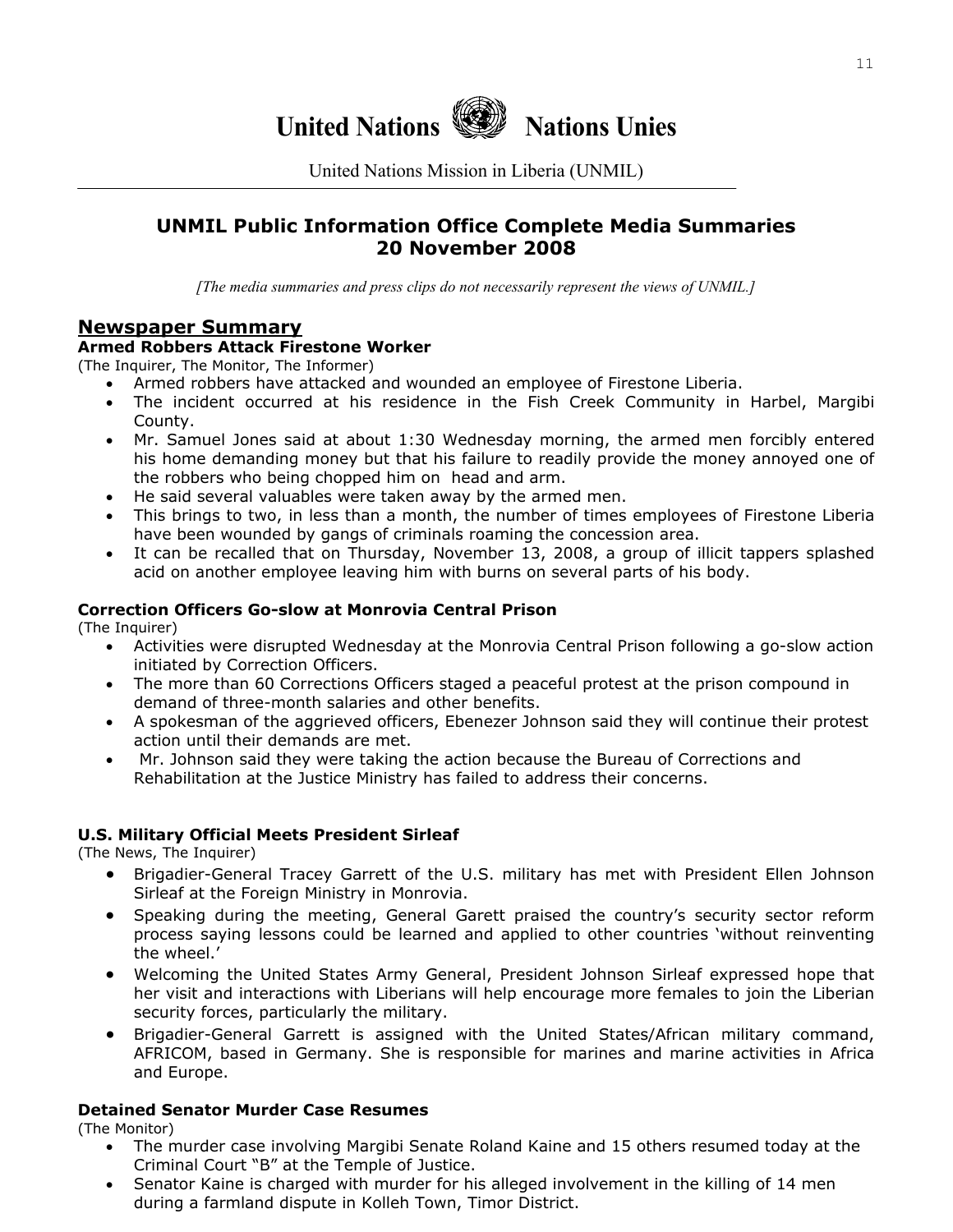• Two other bodies were discovered in the river where the killings took place while 16 other persons are still said to be unaccounted for.

## **Chinese Government Turns Over Refurbished State-Owned Radio**

(Daily Observer)

- The Government of the People's Republic of China has turned over the newly renovated and expanded facilities of the Liberia Broadcasting System (LBS) to Government.
- The turn-over ceremony also marked the launch of the China/LBS Radio Project, under which the Chinese Government has provided a 10-thousand kilowatt FM transmitter to boost the station's radio transmission throughout the country.
- Speaking at the turning over programme, President Ellen Johnson Sirleaf lauded the growing partnership between the two countries and said China continues to support all areas of Government's development under the country's Poverty Reduction Strategy.
- In remarks, Chinese Ambassador Zhou Yuxiao assured that his country will remain supportive of the development agenda of Liberia.

#### **Local Media-Radio VERITAS** *(News monitored today at 9:00 am)* **Chinese Government Turns Over Refurbished State-Owned Radio**

#### **Correction Officers on Go-slow at Central Prison**

 *(Also reported on Star Radio, Truth F.M. and ELBC)* 

#### **Former Chairman Bryant, Others go to Court Today**

- Former Transitional Chairman Gyude Bryant appeared in court Thursday on charges of property theft and economic sabotage.
- Four others including former Speaker Edwin Snowe, Bomi Senator Richard Divine, Siaka Sheriff and Andy Quamie are also expected to appear along with Mr. Bryant on the same charges.
- The four men worked for the Liberia Petroleum Refining Company during the rule of the National Transitional Government and are accused of stealing nearly a million United States Dollars from the LPRC between March 2004 and January 2006.
- Several other transitional officials, including former Finance Minister Lusinee Kamara have been indicted for corruption.

*(Also reported on Star Radio, Truth F.M. and ELBC)* 

#### **MCC Public Hearings Continues In Monrovia**

- The Monrovia City Corporation (MCC) release issued in Monrovia said the Ministry of Justice and the Governance Commission addressed the ongoing public hearing of the city council today.
- The Justice Ministry spoke on City Community Security and Public Safety while the Governance Commission presented a paper on Municipal Governance and the role of city governments in national development.
- The Monrovia City Council public hearing was launched to allow stakeholders and community leaders to discuss critical issues confronting the city and identifying the best way forward. *(Also reported on Star Radio, Truth F.M. and ELBC)*

## **STAR RADIO** *(News monitored today at 9:00 am)*

#### **Land Dispute in Nimba Intensifies, One Killed**

- Reports from Nimba County say residents of Doumpa and Zuaplay are engaged in a serious land dispute, which has left one person dead.
- Correspondent say ten rice barns have also been burnt down in the land dispute
- Doumpa is in Saclapea District while Zuaplay is situated in Tappita District and both towns are claiming ownership to the land which is situated between them.
- There are reports that the land being contested is rich in gold.
- In January this year, Nimba County Senator Prince Johnson and Representative Edwin Gaye intervened in a dispute over the same parcel of land.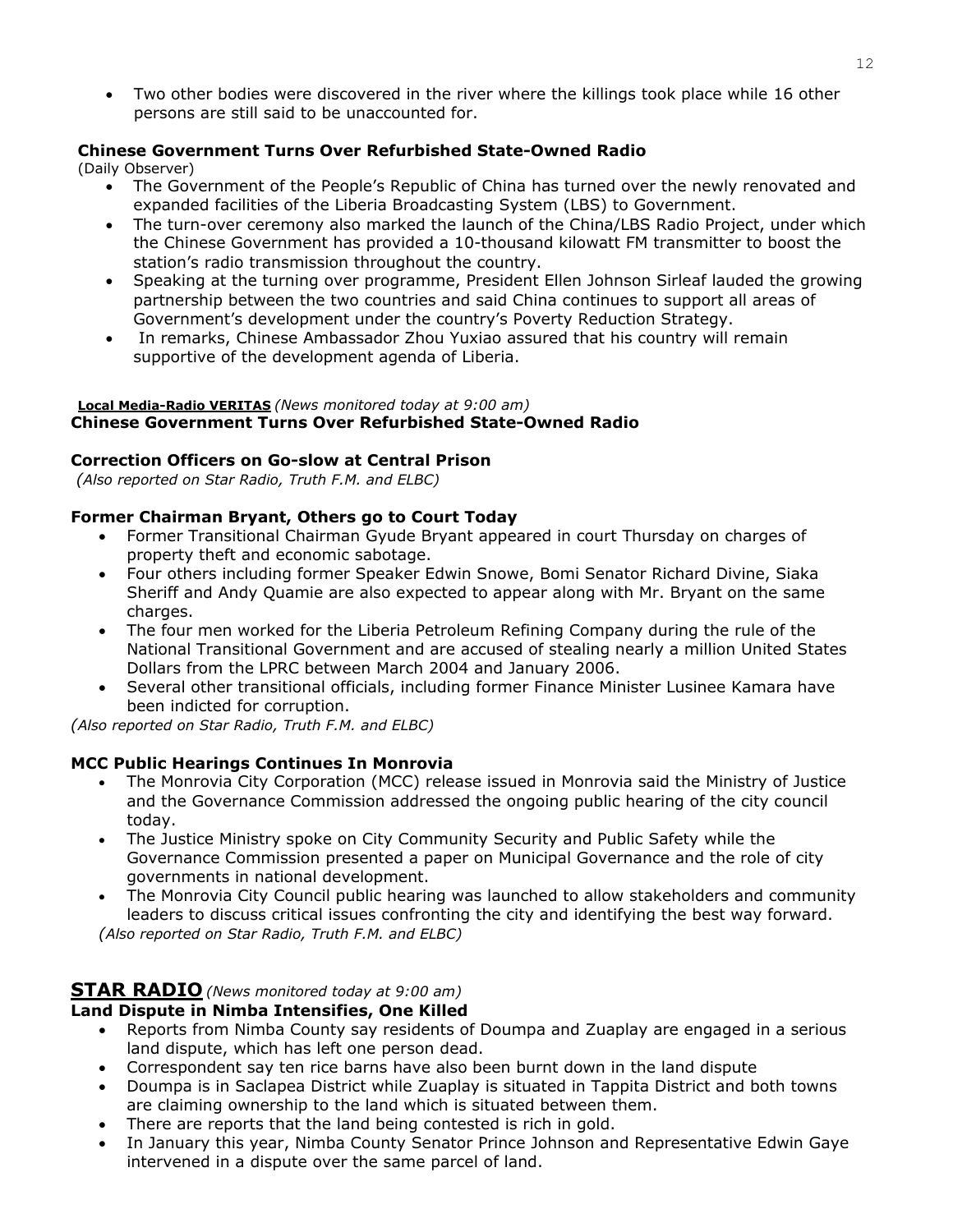#### **Germany Donates to Sinoe Police Detachment**

- The Sinoe County Police Detachment has received logistical support from the Government of Germany through the Liberian Government.
- The items include two vehicles, a 7.5 KVA generator and a base radio and were turned over by Police Inspector General Muna Sieh-Browne to the local Commander.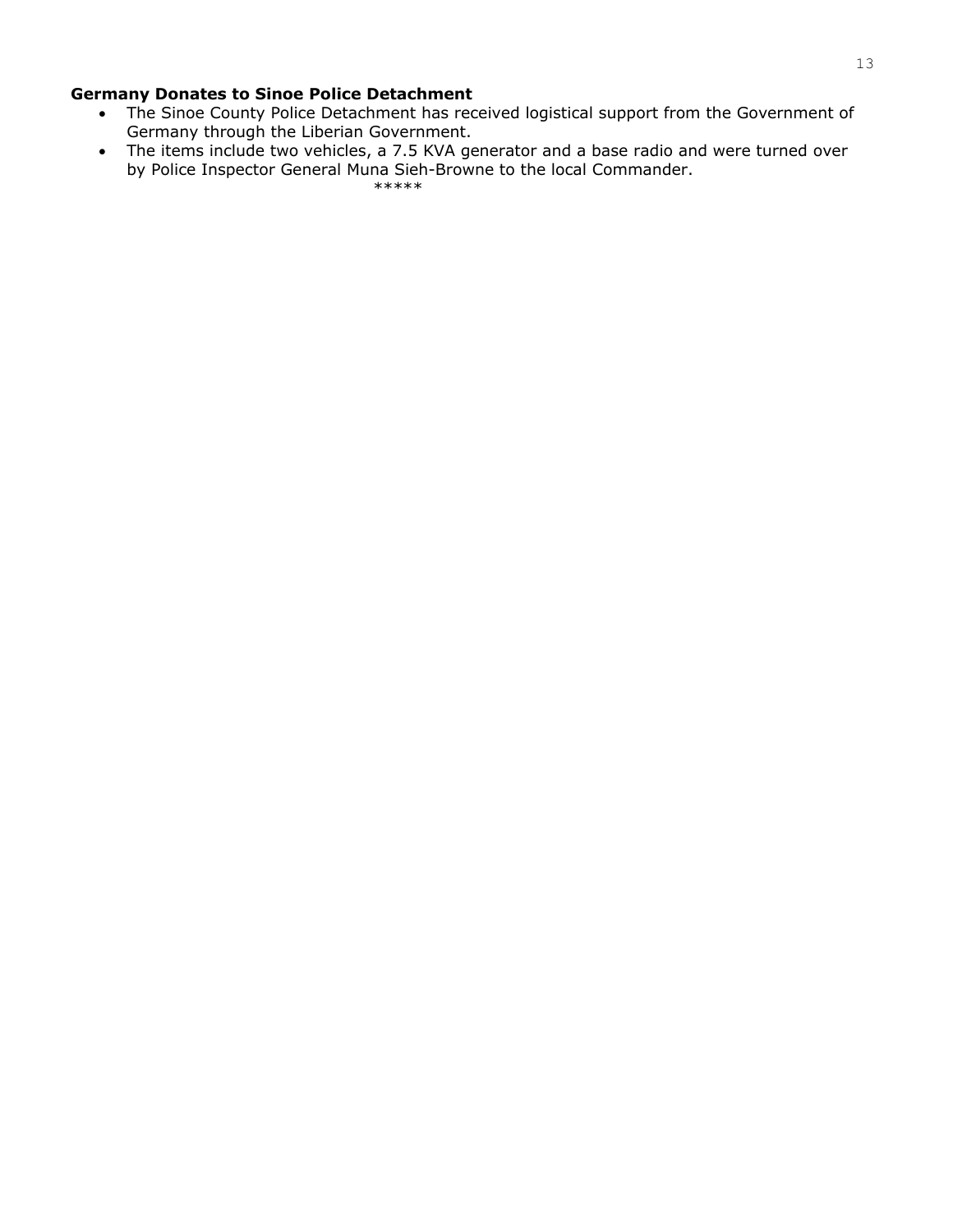## The Liberian Journal Wednesday, 19 November 2008

## **Saah Gborlie Arrogantly Dismisses Allegations Of Atrocities...Says TRC Must Engage Charles Taylor Directly**

By: James Kpargoi, Jr.

The man who served as Deputy Director of police Under President of Charles Taylor has denied ever committing atrocities during Liberia's years of civil conflict.

Saah Gborlie, now a member of the House of Representatives, told commissioners of Liberia's Truth and Reconciliation Commission (TRC) to direct inquiries into alleged atrocities committed by the defunct National Patriotic Front of Liberia (NPFL), the group he served as a combatant and, later, an official of the government it produced, to the detained former President who is presently facing trial on war crimes charges in The Hague.

"The best person to be questioned if you had to invoke the doctrine of greatest responsibility and that of the appropriate authority of government is the head of the group or government at that time. The TRC has a lot of resources to visit the Hague and discuss with Mr. Taylor."

"Never in my life would I have ever ordered the execution of people, which is against the Geneva Convention. I have never done that and will never do that. I never did that. At that time I was looking after my family," Representative Gborlie responded to commissioners' inquiries of alleged atrocities he committed.

Mr. Gborlie was testifying Thursday at the ongoing public hearings of the TRC at Monrovia's historic Centennial Memorial Pavilion.

He denied ever serving as frontline commander of the defunct rebel movement but admitted fighting as a combatant. "I was never a frontline commander and did not participate in anything like committing atrocities."

But Mr. Gborlie quoting provisions of the act of legislature that created the TRC demanded that he wanted to face his accusers in front of the commission, saying that he hopes that he will have the opportunity to face his accusers so that justice can prevail.

Referring to himself as "a mere gun totter," Gborlie urged the TRC to invite top NPFL officials including the front's former defense spokesman Tom Woewiyu to obtain substantive accounts of the faction's formation and activities.

During his testimony, the lawmaker denied participation in a range of alleged atrocities including the execution of 17 prisoners of war in Lofa County, the Phebe Massacre and the 2000 raid of officers of the Special Operations Division (SOD) on the campus of the University of Liberia.

He again said he could not respond to alleged atrocities that might have been committed by the SOD because he was not the highest authority in the police at that time. Mr. Gborlie told the commission to refer such inquiries to those who were in charge of the force.

Under the theme: "Understanding the Conflict Through its Principal Events and Actors," the ongoing hearings are addressing the root causes of the conflict, including its military and political dimensions.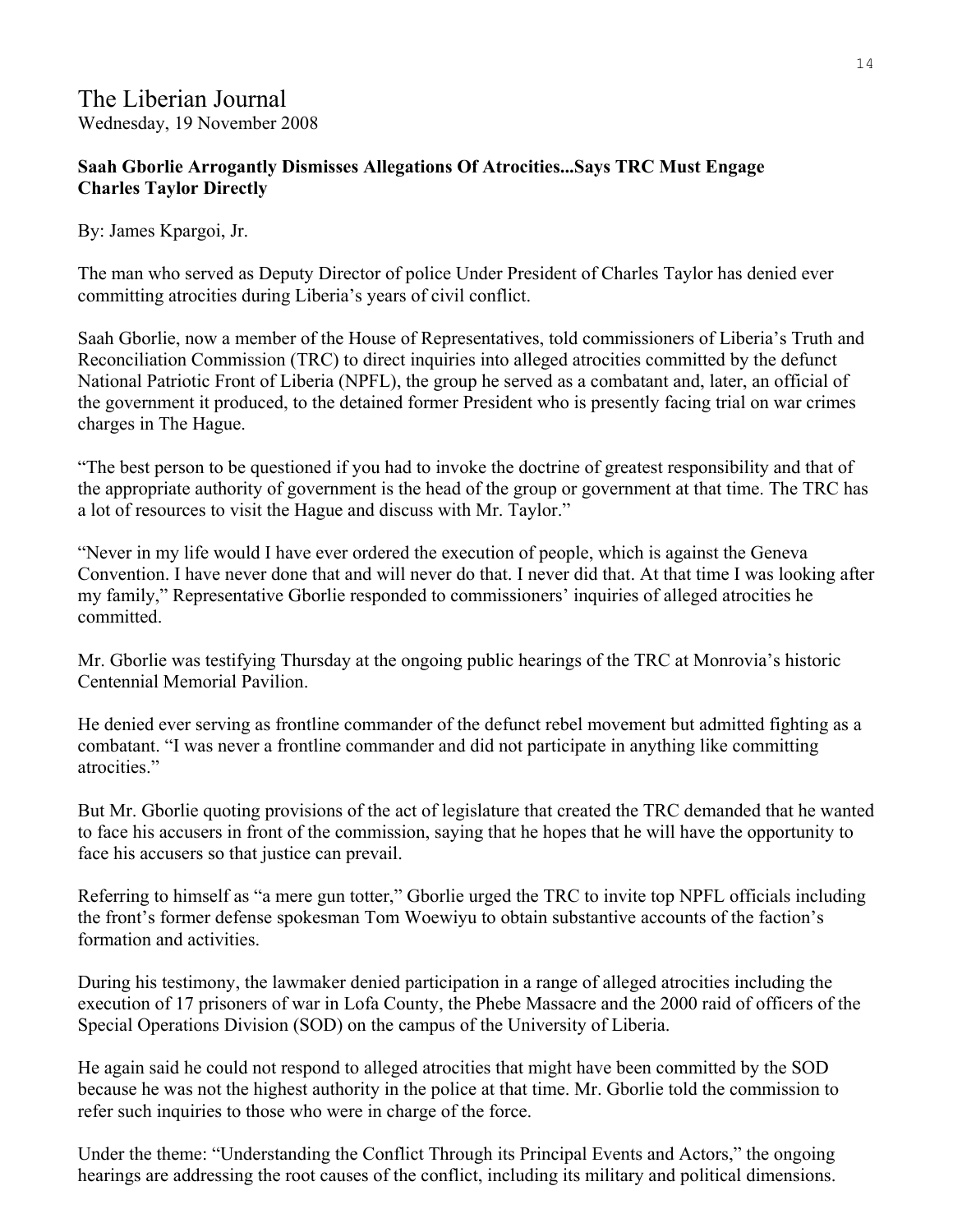The hearings are focused on events between 1979 and 2003 and the national and external actors that helped to shape those events.

The TRC was agreed upon in the August 2003 peace agreement and created by the TRC Act of 2005. The TRC was established to "promote national peace, security, unity and reconciliation," and at the same time make it possible to hold perpetrators accountable for gross human rights violations and violations of international humanitarian law that occurred in Liberia between January 1979 and October 2003.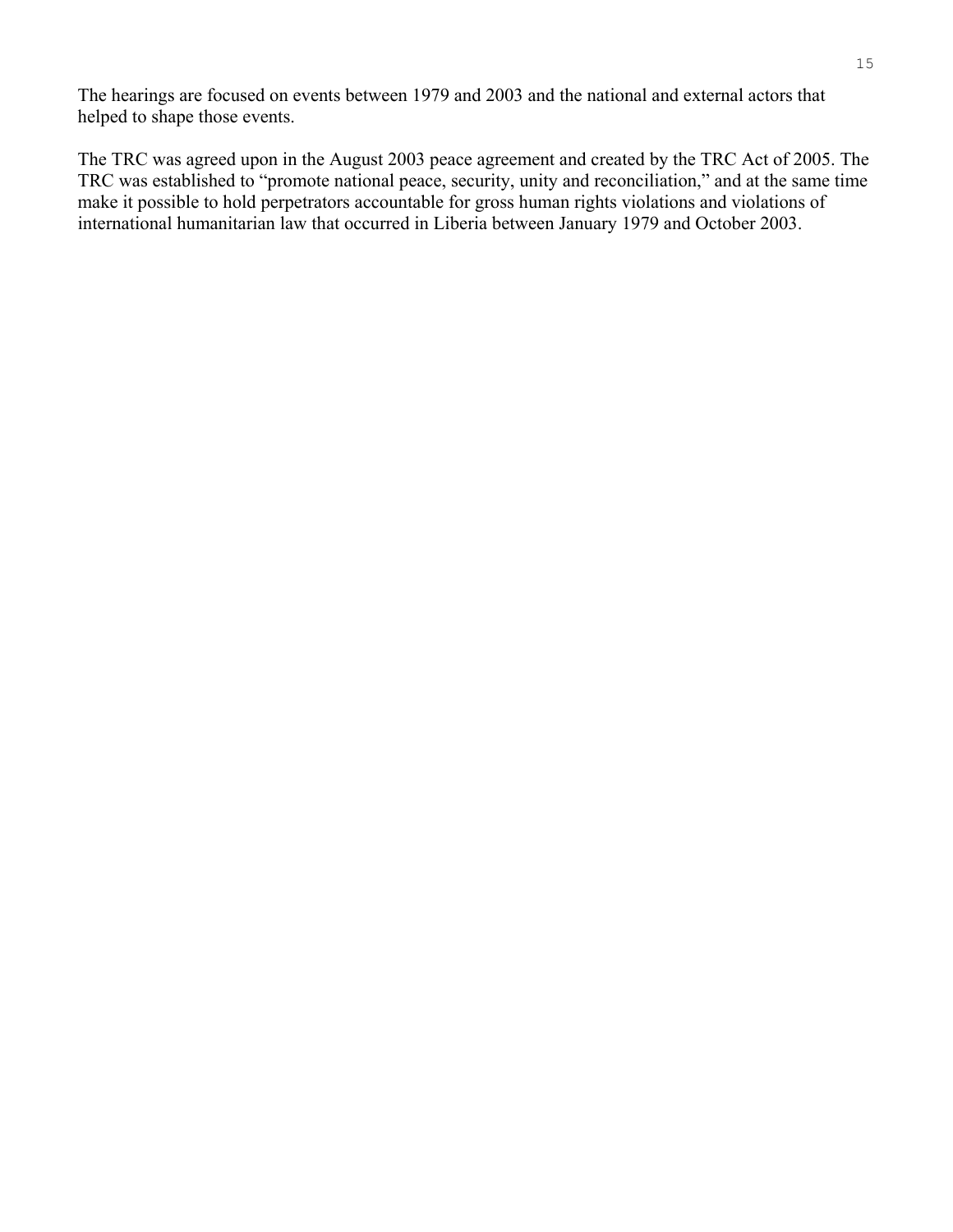# BBC Online Friday, 21 November 2008

## **ICC seeks rebel arrests in Darfur**

The International Criminal Court (ICC) prosecutor has asked judges for arrest warrants to be issued for three rebel commanders in Sudan's Darfur region.

Luis Moreno-Ocampo, who alleges they killed 12 African Union peacekeepers, said the men would not be named.

"It's an opportunity for them to show they respect justice to come to The Hague voluntarily," he told the BBC.

In July, Mr Moreno-Ocampo asked for Sudan's president to be indicted on war crimes charges, which he denies.

Some fear that if the president's indictment proceeds it could derail peace efforts.

Last week, Sudanese President Omar al-Bashir announced an immediate ceasefire in the Darfur and promised to begin disarming militias and restrict the use of weapons among armed groups.

But on Thursday, UN chief Ban Ki-moon said he had received "troubling reports" of aerial bombings near Kutum in North Darfur, and fighting in the area of Tine, in West Darfur.

The Sudanese government has denied rebel claims it bombed their territory.

The UN estimates that up to 2.7 million people have been forced from their homes in Darfur and some 300,000 have died during five-and-a-half years of conflict.

## **Lobbying**

Mr Moreno-Ocampo said that in September 2007 more than 1,000 rebels attacked the AU peacekeepers' base in the town of Haskanita, in southern Darfur.

He accused them of committing war crimes including murder, pillaging and deliberately attacking the peacekeepers.

"We have solid evidence showing exactly who commanded, how they commanded and how the attack was perpetrated," Mr Moreno-Ocampo told the BBC's Focus on Africa programme.

"No-one who's attacked peacekeepers will be immune," he said.

He said the names were being withheld "to ensure the appearance of these individuals in front of the court".

The ICC has already issued two arrest warrants - in 2007 - for Sudanese Humanitarian Affairs Minister Ahmed Haroun and pro-government militia leader Ali Mohamed Ali Abdel-Rahman - known as Ali Kushayb - for alleged war crimes in Darfur.

Sudan has refused to co-operate with the ICC case and insists on conducting its own investigations.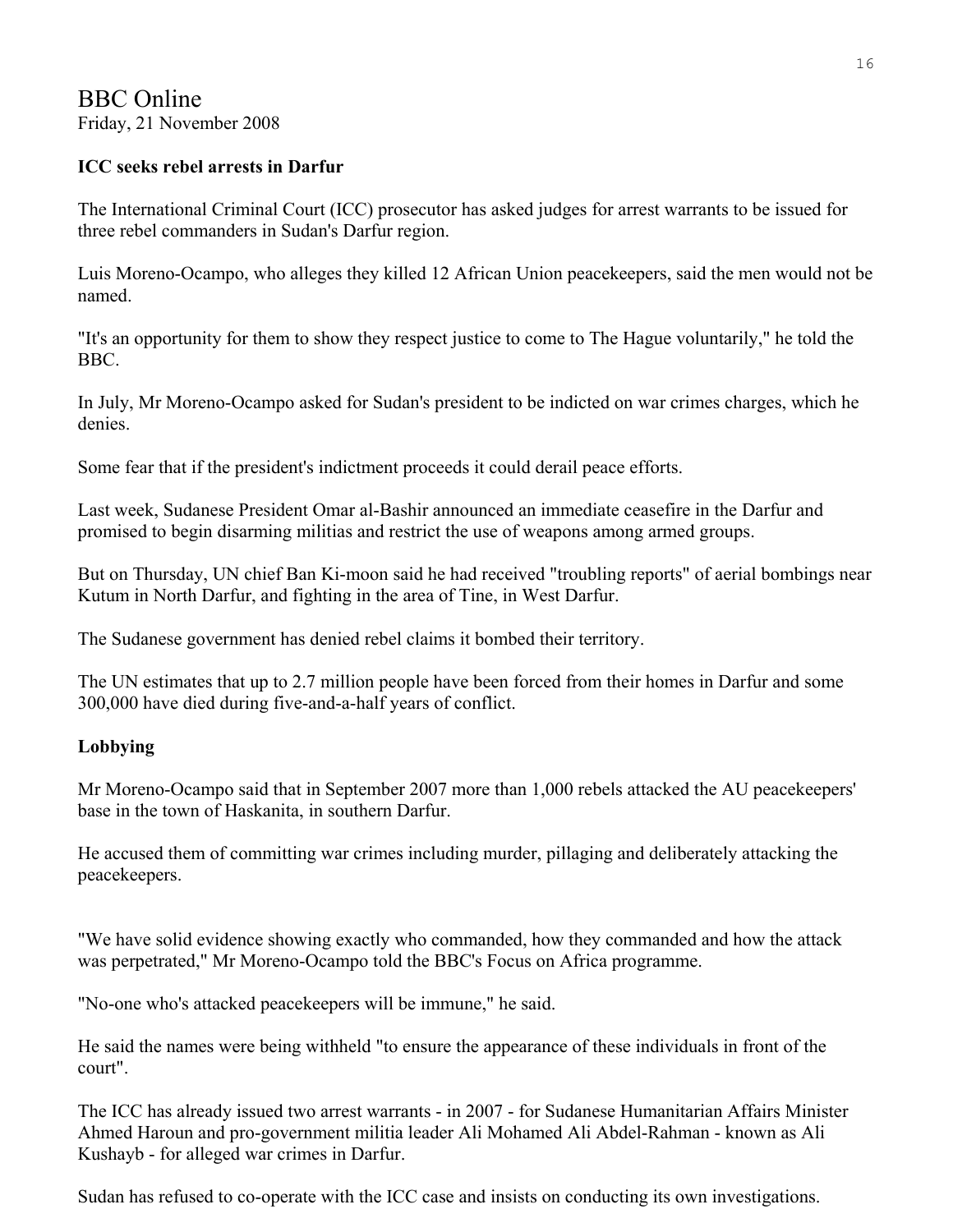Ali Kushayb was taken into custody by Sudanese authorities this year.

Mr Moreno-Ocampo said that even though Mr Haroun had not yet been arrested, it was a question of time.

"The destiny of Haroun is to face justice - in two months or two years."

The ICC prosecutor has said there are grounds to believe Sudan's president bears criminal responsibility on 10 counts of genocide, crimes against humanity and war crimes.

Sudan's government has always denied charges that it armed the Janjaweed militias accused of widespread atrocities against civilians in Darfur.

It is lobbying hard for the UN Security Council to delay an ICC investigation into whether President Bashir should be charged.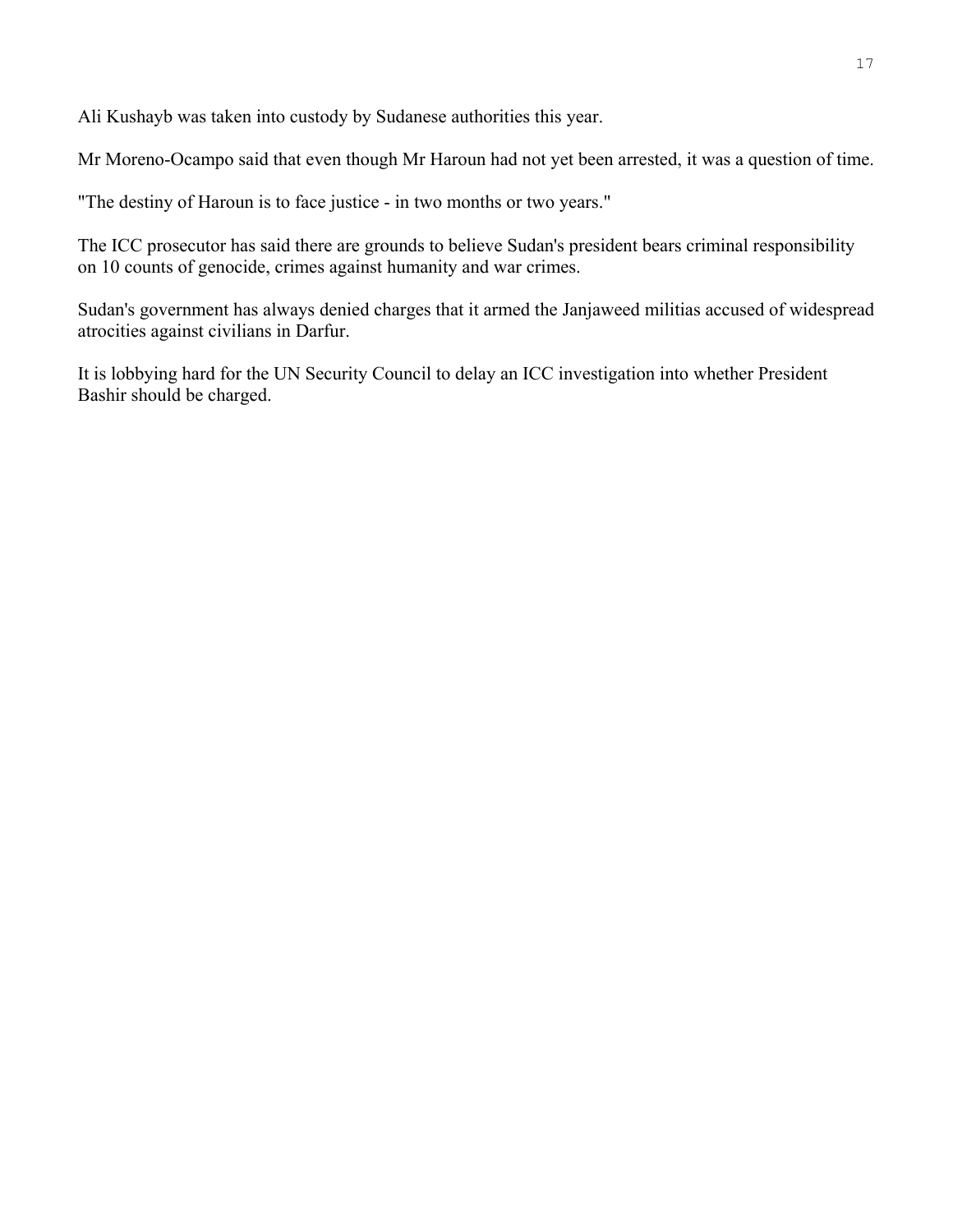## **The Unpardonable Distortion of Tutsi Genocide**

By James Karuhanga Kigali

On November 14, The Daily Monitor, one of Uganda's leading dailies, in its editorial commentary titled, "Rwanda, France need neutral arbitrator," committed the most unforgivable transgression similar to that [some] international media outlets are fond of: blatantly and dishearteningly distorting facts on Rwanda's 1994 Tutsi genocide.

Of course, no one in his good senses would abhor the prospect of a peace loving and well meaning intermediary, whose role is to end the speculation on who is responsible for what in the '94 Tutsi genocide.

Worrisome in the idea of 'a neutral arbitrator', is the presumption that France and Rwanda are at the same footing, in historical power relations, as if they were both armed foes fighting at the same level of military strength and might. The equating of Rwanda and France must be deplored from the onset.

The author of the editorial seems more keen to sanitise France's role in the Tutsi Genocide, than actually giving a diagnosis within a historical context, that heals the wounds of Rwanda which has been wronged.

"However, this search for justice on both parties should not be used to spread more bitterness and, or to encourage impunity. A careful balance should be sought before the tensions escalate. A neutral party is needed to step in and mediate between Rwanda and France," the editorial reads.

Somehow one is inclined to think there was also genocide in France in which Rwanda is complicit. The complicity of France in the genocide is something which can never be forgiven.

Firstly, France is a former colonial power who should be willing to own up to her vile crimes before and during the genocide and ask Rwandans for forgiveness.

Reparations are not out of question in any post conflict situation, here, only just as a sign of good will because nothing can compensate the millions of loved ones lost, dreams shattered.

There must be measures in place that allow people to figure out what happened and deal with the issues at hand once and for all.

However, the Daily Monitor's commentary, just like in some other foreign papers, simply ignored certain critical aspects to do with Rwanda's history of being brutalised. And, one wonders, is this intentional? If intentional, it would be rather unfortunate. I keep hoping it was not.

Rwanda is indeed recovering from a sad and traumatic history and to create permanent healing for Rwandans, justice-seeking efforts must be taken seriously as the commentary points out in part.

But Rwandans also need to see efforts being made to understand their past and contemporary history, with events, especially before and after their traumatic past being accurately reported.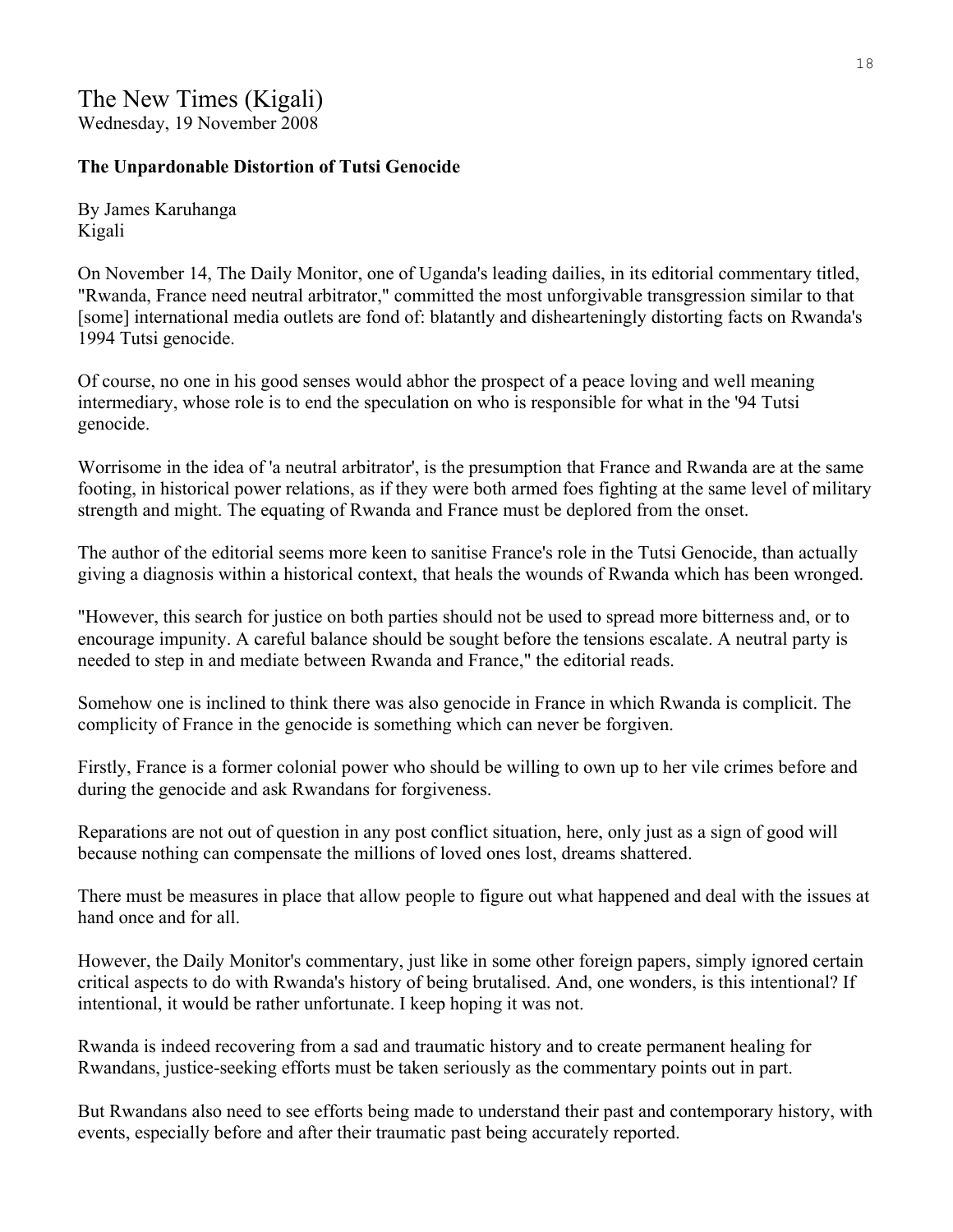Unquestionably, there are those who want to blur the truth from the world and especially the French government. These people have something to hide, and helping them, even unknowingly, is inexcusable, that is why the first challenge for those who want to help in healing those wounds is to find out the truth.

One of Daily Monitor's travesty is the thin and deceptive declaration that, "Rwanda accuses France of complicity in the 1994 genocide citing Paris' close relationship with former President Juvenile Habyarimana whose government-allied militia led the 1994 genocide."

To only pinpoint François Mitterrand and Juvénal Habyarimana's friendship is simplistic thinking that distorts facts.

Saying that, "for this charge," Rwanda threatens to indict 23 French soldiers for "allegedly" participating in the Genocide, leaves much to be desired because it ignores all the weighty evidence of France's complicity in the genocide.

And, Rwanda is not accusing France of complicity basing on [mere] allegations. They are not allegations! There are glaringly incriminating facts, and they have been put out for everyone who cares to see.

France was present before, during and even immediately after the genocide. It was not only close to the regime but everything political in the country, including preparations for the genocide before 1994.

This has been widely documented, not only by Rwandans and others but especially by French historians and academics.

The French academic Gérard Prunier, for one, in his book, "The Rwanda crisis, 1959-1994: history of a genocide," is very clear on France's role. There is no ambiguity about how France was involved in planning the genocide.

French journalist Patrick de Saint-Exupery, in "L'inavouable, la France au Rwanda" (The Unspeakable-France in Rwanda) leaves no room for doubts too, especially since he was on the ground as the infamous French military's Opération Turquoise was rolled out.

The 1995 BBC Panorama production, "The Bloody Tricolor," a documentary film on the involvement of France in Rwanda prior to the genocide, and many others, are evidence that France not only participated, but also aided and abetted mass murderers. It has done that for the last decade and beyond, doing everything to blur the truth from the world.

As already hinted on, another gross mischievous distortion is saying that the downing of President Habyarimana's plane "sparked off" the genocide.

What most people, and careless ones at that, don't seem to realise is the fact that the genocide in 1994 was not triggered by the plane crash as most genocide deniers want to make us believe.

Contrary to that, preparations for the horror were well planed in advance and the 'plane crash spark theory' is just one way of distorting facts.

More so, genocide in Rwanda did not start in 1994. Look at events in Rwanda in 1959, 1963 - south western Rwanda killings, and even between then and 1994. There was a system of discrimination and disenfranchisement of Tutsis in the country.

Interahamwe militias were trained before 1994. The plane crash as "trigger" is simply used as an excuse by those who don't want to face reality, in what is today's terrible irony.